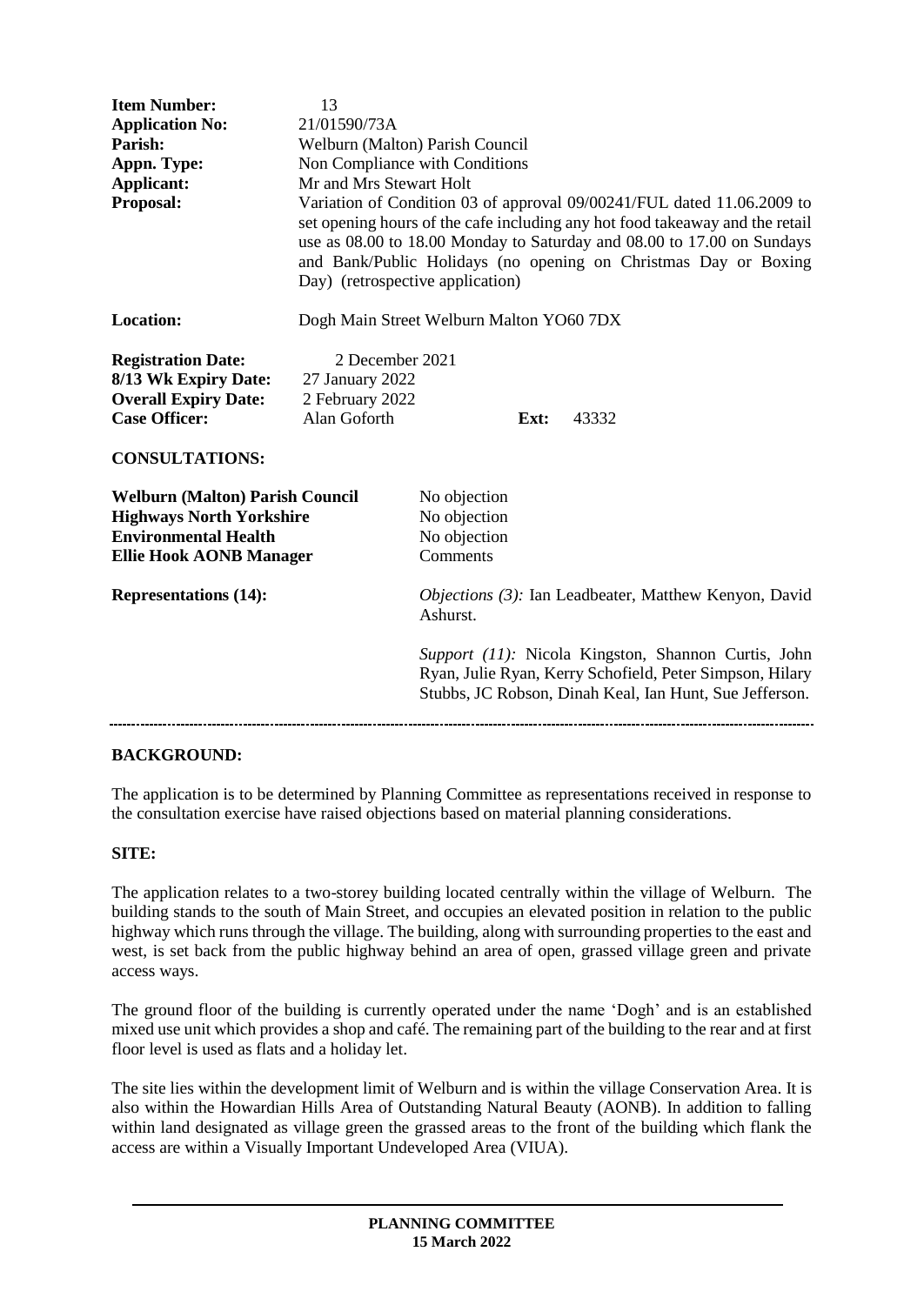The two storey building has a gable front elevation in brick with tile hanging on the first floor and a clay pantile roof. The front elevation at ground floor level comprises two large display windows which flank a central doorway.

At present there are two wooden picnic benches abutting the front, north facing elevation of the building flanking the main entrance door. Further to the north, on the grassed area forming part of the village green, is additional outdoor seating associated with 'Dogh' which flank the access road. The seating comprises two picnic benches on the raised grassed area on the eastern side of the access and a 'love seat' and a further picnic bench on the raised grassed area on the western side of the access. All of the seating is of timber construction with the two picnic benches on the eastern side and the 'love seat' having a white painted finish.

Properties either side of the application site are occupied for residential purposes (Cherry Tree House & White House). The dwelling immediately to the east (Cherry Tree House) is under the applicant's ownership and shares a rear, private driveway with the application site. St Annes Cottage is further to the east beyond Cherry Tree House. The Crown and Cushion Public House stands opposite the site to the north of Main Street and Pear Tree House is opposite to the north east.

There are several listed buildings in the vicinity of the site the nearest being the Grade II listed Cherry Tree House which is immediately adjacent to the east of the site and also Grade II listed Pear Tree House which stands opposite to the north-east of the site.

# **HISTORY:**

21/01499/FUL- Siting on the service road and village green of outdoor seating for Dogh Cafe and sale of hot food for consumption off the premises (retrospective application). UNDER CONSIDERATION.

09/00613/COND- Discharge of Condition Nos. 04 and 05 of approval 09/00241/FUL dated 11.06.2009. APPROVED 13.07.2009. The conditions/approved details relate to the materials and finishes for the external staircase and windows and doors.

09/00241/FUL- Alterations to internal layout to increase retail area with cafe area adjacent, change of use of part of ground floor residential area to commercial kitchen, and sub-division of ground and first floor residential accommodation to form 1 no. one bedroom ground floor flat and 1 no. two bedroom first floor flat with access by erection of external staircase. APPROVED 11.06.2009.

08/00163/FUL- Change of use of shop to shop and cafe, including outside cafe seating area to front of building (retrospective application). APPROVED 24.11.2008. On 16 April 2009 details were approved in relation to conditions 4 (storage and disposal of refuse) and 6 (extent of outdoor seating).

#### **PROPOSAL:**

Planning permission is sought for the variation of Condition 03 of approval 09/00241/FUL dated 11.06.2009 to set opening hours of the cafe including any hot food takeaway and the retail use as 08.00 to 18.00 Monday to Saturday and 08.00 to 17.00 on Sundays and Bank/Public Holidays (no opening on Christmas Day or Boxing Day) (retrospective application).

Condition 3 currently states:-

*'The tearoom and retail use hereby permitted shall not be open to customers outside the following times - 8am to 5pm each day'.*

The application seeks retrospective permission to extend opening hours by one additional hour Monday- Saturday with closing at 18:00 hours on those six days. The opening hours for Sundays are unchanged.

During the course of processing the application it was confirmed by the applicant that the Sunday opening hours also apply to Bank/Public Holidays with the exception of Christmas Day and Boxing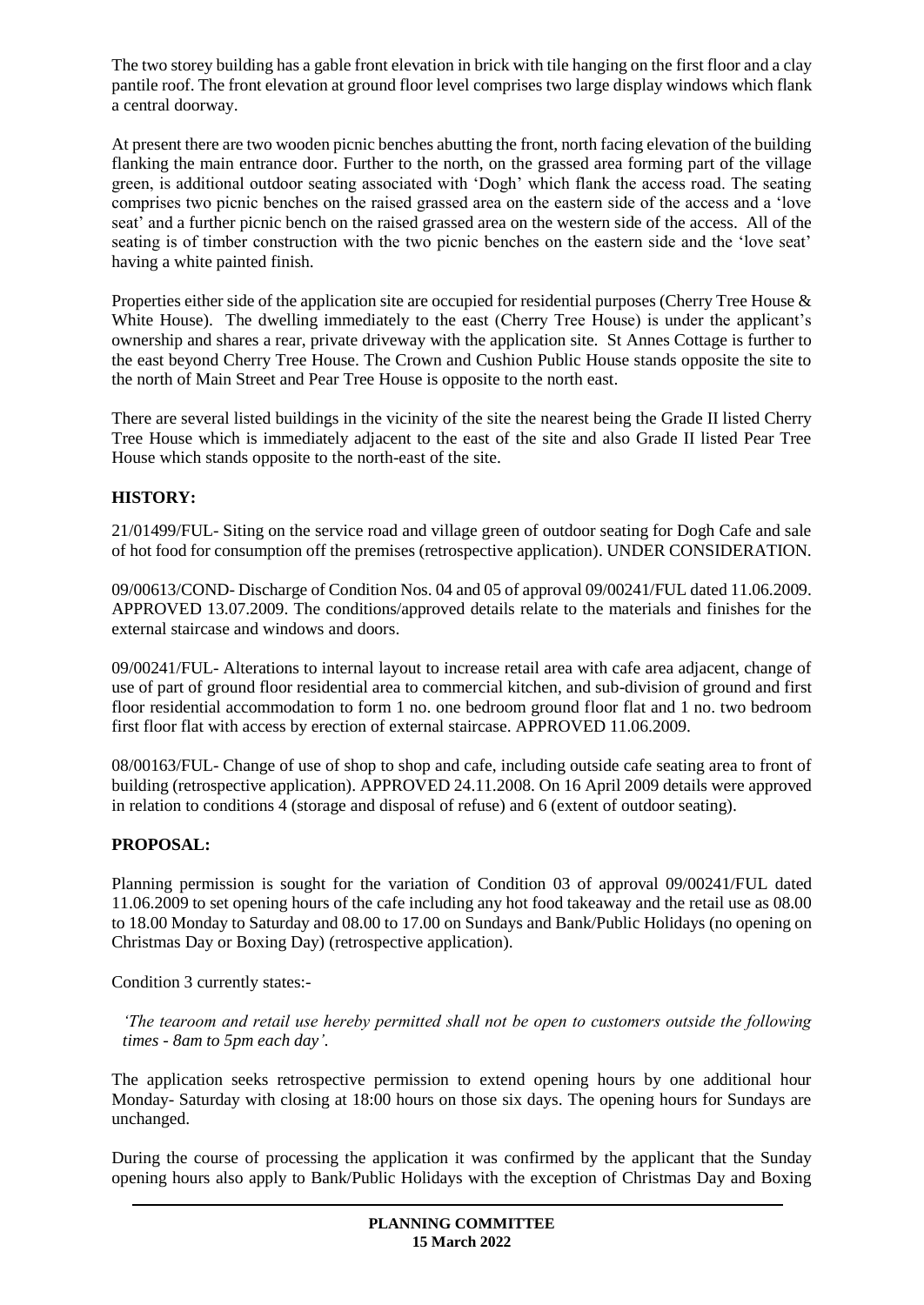# **POLICIES:**

Under Section 38(6) of the Planning and Compulsory Purchase Act 2004 planning authorities are required to determine each planning application in accordance with the planning policies that comprise the Development Plan unless material considerations indicate otherwise. The Development Plan for the determination of this particular application comprises the following:

• The Ryedale Plan- Local Plan Strategy (2013)

The Ryedale Plan - Local Plan Strategy (2013)

Local Plan Strategy - Policy SP13 Landscapes Local Plan Strategy - Policy SP19 Presumption in Favour of Sustainable Development Local Plan Strategy - Policy SP20 Generic Development Management Issues

Material Considerations

National Planning Policy Framework (NPPF) National Planning Practice Guidance (PPG)

# **REPRESENTATIONS:**

The LPA has received a total of 14 representations from local residents and members of the public of which 3 raise objections to the application and 11 support the proposal. The representations made in support include one from Ryedale District Councillor Dinah Keal.

Full copies of all the representations received by the LPA can be accessed via the Council's Online Planning Register.

The reasons given in objection can be summarised as follows:-

- The opening hours are quite specific, 8am to 5pm and imposed to *"ensure the amenities of nearby residents are not unreasonably affected".* Any extension permitted would set a precedent for further extensions to opening hours.
- The busy nature of the café/shop and associated impact on traffic, congestion and road safety.

The reasons given in support can be summarised as follows:-

- Additional hours for a much appreciated local service and support for the employment created.
- Extended hours maintain the café/shop viability during difficult times
- Extended hours benefit local community and visitors.
- *"A minor change in opening hours will have no significant impact on the village. Indeed the pub opposite Dogh is open much later and is not criticised for its operating hours".*

# **APPRAISAL:**

#### Principle of the development

Paragraph 84 of the NPPF (2021) sets out national policy supporting a prosperous rural economy. It states *"Planning policies and decisions should enable* (inter alia): *d) the retention and development of accessible local services and community facilities, such as local shops, meeting places, sports venues, open space, cultural buildings, public houses and places of worship".*

It is considered that the rationale for the extension of the hours accords with national policy, in terms of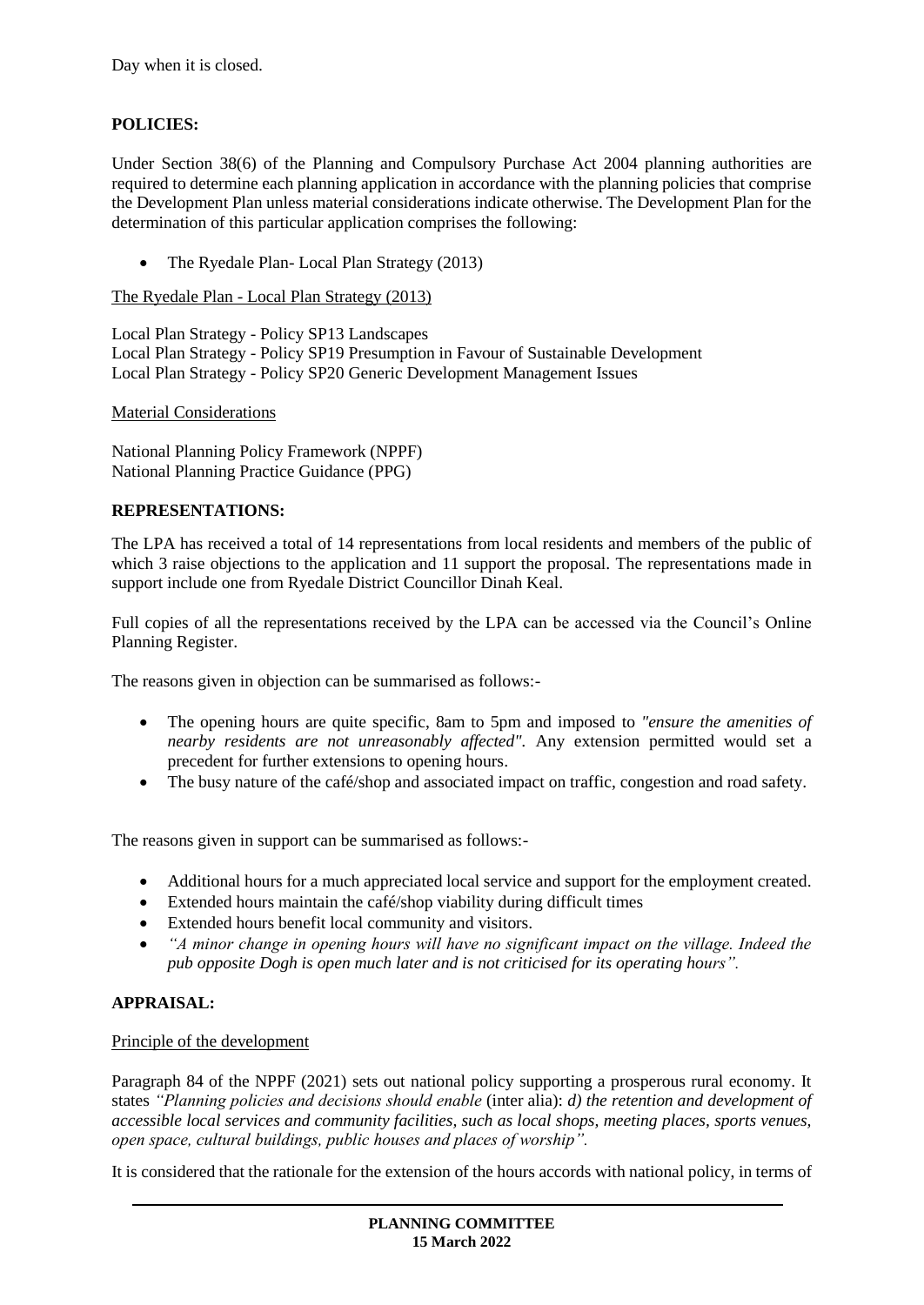supporting the rural economy and the provision of local services. As such it is considered that the principle of the change to the previously permitted opening hours is acceptable.

#### Impact on amenity

The main consideration in the assessment of this variation of condition application is whether the additional hour Monday- Saturday and Bank/Public Holiday opening would result in harm to nearby residential properties. The hours of opening would also apply to any hot food takeaway permitted for the premises. The application site is in close proximity to residential receptors although it is relevant to note that it stands opposite a pub/restaurant which has significantly later opening hours.

The reason for Condition 03 of approval 09/00241/FUL reads as follows:

*'To ensure that the amenities of nearby residents are not unreasonably affected and to satisfy the requirements of Policy R2 of the Ryedale Local Plan'.*

Since the adoption of the Ryedale Local Plan Strategy in September 2013, the policies of the Ryedale Local Plan referred to above have expired. Policy SP20 (Generic Development Management Issues) of the Ryedale Local Plan Strategy is now relevant stating:

*"New development will not have a material adverse impact on the amenity of present or future occupants, the users or occupants of neighbouring land and buildings or the wider community by virtue of its design, use, location and proximity to neighbouring land uses. Impacts on amenity can include, for example, noise, dust, odour, light flicker, loss of privacy or natural daylight or to be an overbearing presence."*

The café (including takeaway) and shop already exist and have been operating with the extended opening hours. It is acknowledged that the application is retrospective and seeks to regularise the current opening hours which extend beyond those permitted by the extant planning permission.

The LPA is not aware of any complaints in relation to the operating hours and there are no objections to the proposal based on any adverse impacts on residential amenity. The Council's Environmental Health Officer has confirmed that the department has not received any complaints in relation to noise or odour associated with the café/takeaway/shop.

The hours of opening do not extend into the early morning, late evening or night and as a result do not have the potential to introduce any noise, nuisance or disturbance during unsociable hours. The Council's Environmental Health Officer acknowledges that the hours of opening are outside of any 'anti-social' hours and has confirmed no objections to the application.

It is considered that the extended hours would not have an unacceptable adverse impact upon the amenities of neighbouring properties and would not conflict with the existing ambience of the immediate locality and the surrounding area in compliance with Policy SP20.

#### Impact on the AONB

The land is within the Howardian Hills Area of Outstanding Natural Beauty. National planning policy (paragraph 176 of the NPPF) states that *"Great weight should be given to conserving landscape and scenic beauty in National Parks, the Broads and Areas of Outstanding Natural Beauty, which have the highest status of protection in relation to landscape and scenic beauty".*

The AONB Manager has highlighted some concerns in relation to the impact of additional trading hours on tranquillity. Tranquillity is one of the special qualities of the Howardian Hills AONB and the AONB Manager notes that the new opening hours may have an effect on the tranquillity of one of the key Howardian Hills AONB villages. The AONB Manager requests that any additional disturbance to residents resulting from the change should be monitored and assessed.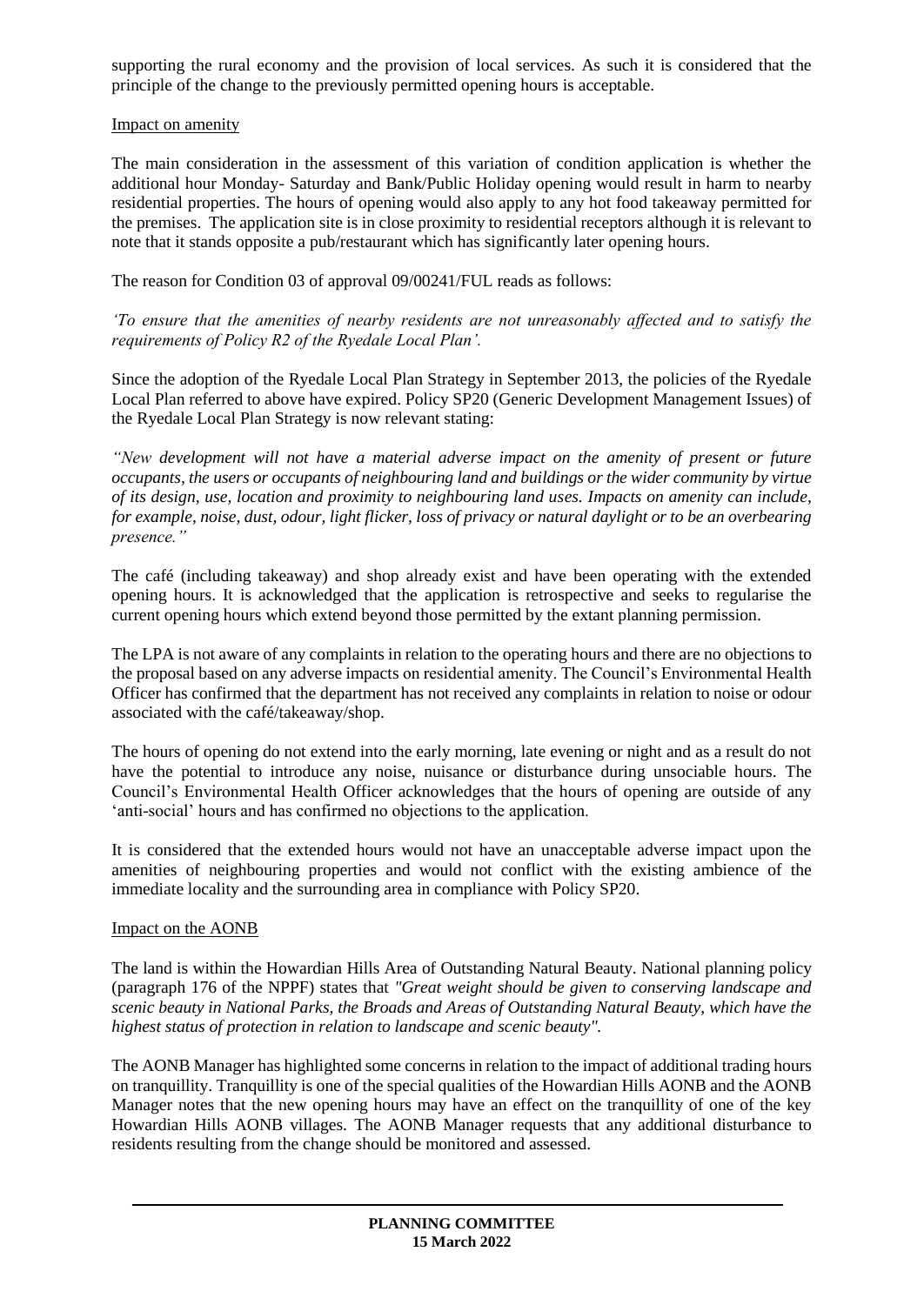As stated above there are no objections from the EHO and it is considered that the proposal would not result in any unacceptable nuisance, disturbance or pollution to any users of neighbouring land or buildings. The hours of opening are not inappropriate within this setting and can be accepted in this designated landscape without conflicting with national or local planning policy.

# Highways

There are no objections from the Local Highway Authority. It is considered that the modest extension of openings hours would not have a detrimental impact on road safety, traffic movement or the safety of pedestrians and cyclists in compliance with Policy SP20.

# **Conditions**

Permission granted under Section 73 takes effect as a new, independent permission to carry out the same development as previously permitted subject to new or amended conditions. The new permission sits alongside the original permission, which remains intact and unamended. For the purpose of clarity the conditions imposed on the earlier approval continue to have an effect and are relevant and as a result are carried forward taking account of operational development already completed and/or details submitted under the terms of condition which have previously been deemed acceptable.

# Conclusion

Planning policy recognises the economic and social role played by village facilities such as the café/shop in Welburn. The modest extension to the previously permitted opening hours would help maintain the viability of the café/shop and contribute to the vitality of the village.

In the planning balance weight is afforded to the benefits of the additional hours of trading. In this case there is an absence of any material harm to residential amenity, highway safety or the special qualities of the Howardian Hills AONB. As a result the conclusion of the balancing exercise is favourable to the proposal.

It is considered that the proposal represents sustainable development and the recommendation to Members is one of conditional approval.

# **RECOMMENDATION: Approval**

1 Notwithstanding the provision of any Town & Country Planning General Permitted or Special Development Order for the time being in force, the areas shown on Drawing No. 2009-02 BR3 for parking spaces, turning areas and access shall be kept available for their intended purpose at all times.

Reason: In accordance with Policy SP20 and to ensure these areas are kept available for their intended use in the interests of highway safety and the general amenity of the development.

2 The café (including any hot food takeaway) and retail use hereby permitted shall not be open to customers outside the following times  $-08:00 - 18:00$  hours Monday-Saturday and 08:00 – 17:00 hours on Sundays and Bank/Public Holidays (no opening on Christmas Day or Boxing Day).

Reason: To ensure that the amenities of nearby residents are not unreasonably affected and to satisfy the requirements of Policy SP20.